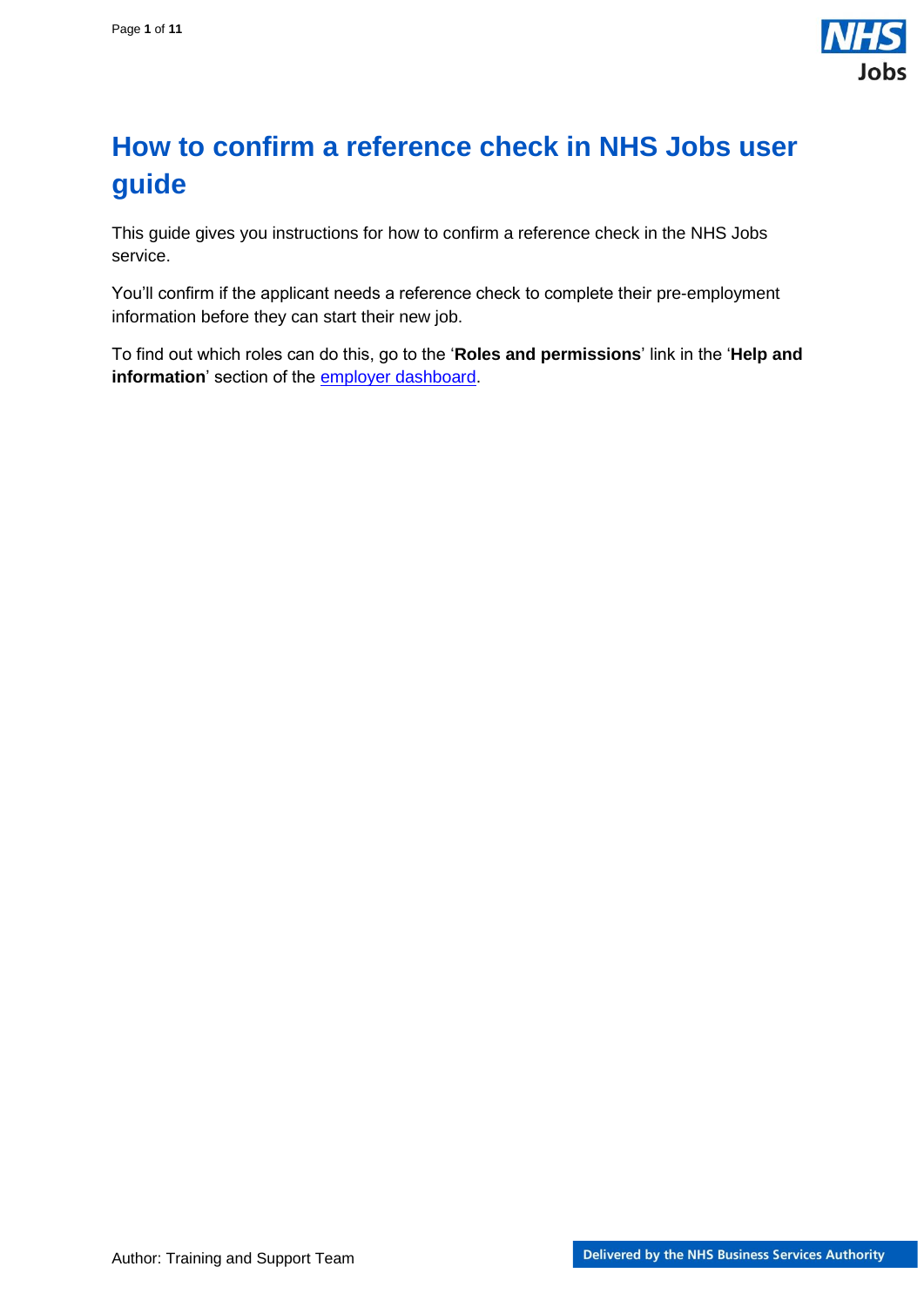# **Contents**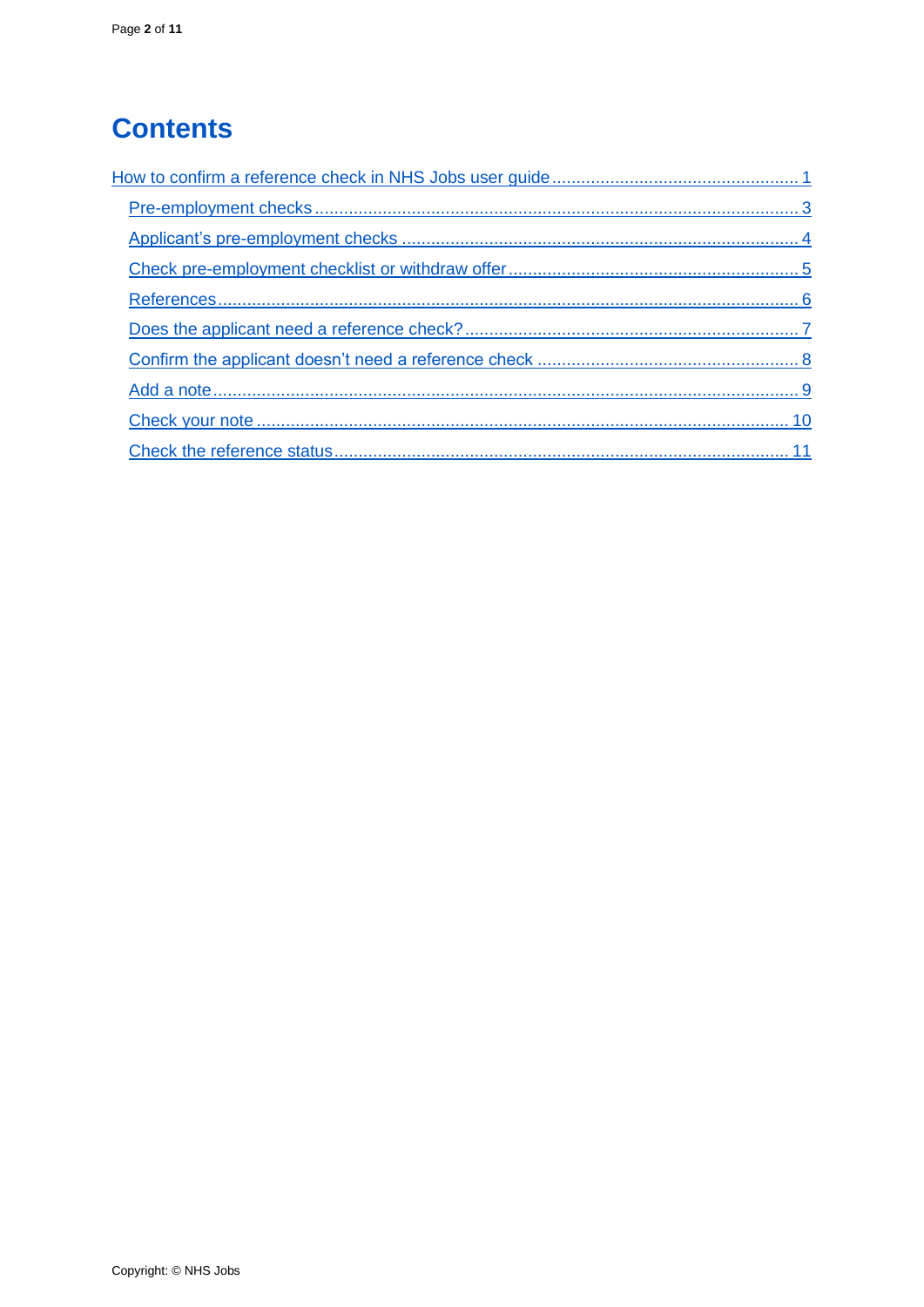## <span id="page-2-0"></span>**Pre-employment checks**

This page gives you instructions for how to access pre-employment checks.

**Important:** You must have an applicant who has accepted a conditional job offer and completed their pre-employment checks.

To access pre-employment checks, complete the following step:

1. Select the ['Pre-employment checks'](#page-3-0) link.

|                                        |                                                                 | Show tasks for all accounts                                  |
|----------------------------------------|-----------------------------------------------------------------|--------------------------------------------------------------|
|                                        | <b>BETA</b> Your feedback will help us to improve this service. |                                                              |
| <b>NHS Business Services Authority</b> |                                                                 | What you can do                                              |
| <b>Dashboard</b>                       |                                                                 | Create a job listing                                         |
| Tasks by stage                         | <b>Listings by user</b>                                         | Search for a listing                                         |
| Showing tasks for                      |                                                                 | Search for an applicant                                      |
| All users                              | $\check{~}$                                                     |                                                              |
| <b>Draft</b>                           | 386 - on track 22, overdue 364                                  | <b>Manage the account</b>                                    |
|                                        |                                                                 | Manage users                                                 |
| <b>Approvals</b>                       | 3 - on track 1, overdue 2                                       | At risk applicants<br><b>Accredited logos</b>                |
| <b>Published</b>                       | 4                                                               | <b>Key performance indicators</b><br>(KPIs)                  |
|                                        |                                                                 | <b>Approval settings</b>                                     |
| <b>Shortlisting</b>                    | 8 - on track 1, overdue 7                                       | <b>Departments</b><br><b>Welsh listings</b>                  |
| <b>Interviews</b>                      | 1 - on track 0, overdue 1                                       | <b>Documents and</b>                                         |
| <b>Ready to offer</b>                  | 42 - on track 16, overdue 26                                    | templates                                                    |
|                                        |                                                                 | Overview of your organisation<br><b>Supporting documents</b> |
| <b>Conditional offers</b>              | 22 - on track 5, overdue 17                                     | <b>Contract templates</b><br>Offer letter templates          |
| Pre-employment                         | 24 - on track 4, overdue 20                                     |                                                              |
| checks                                 |                                                                 | <b>Help and information</b>                                  |
| <b>Contracts</b>                       | 57 - on track 11, overdue 46                                    | The employer hub<br>Roles and permissions                    |
| <b>End recruitment</b>                 | 7 - on track 4, overdue 3                                       | ▶ Contact your super users                                   |
|                                        |                                                                 | <b>Reporting</b>                                             |
|                                        |                                                                 | Run a report                                                 |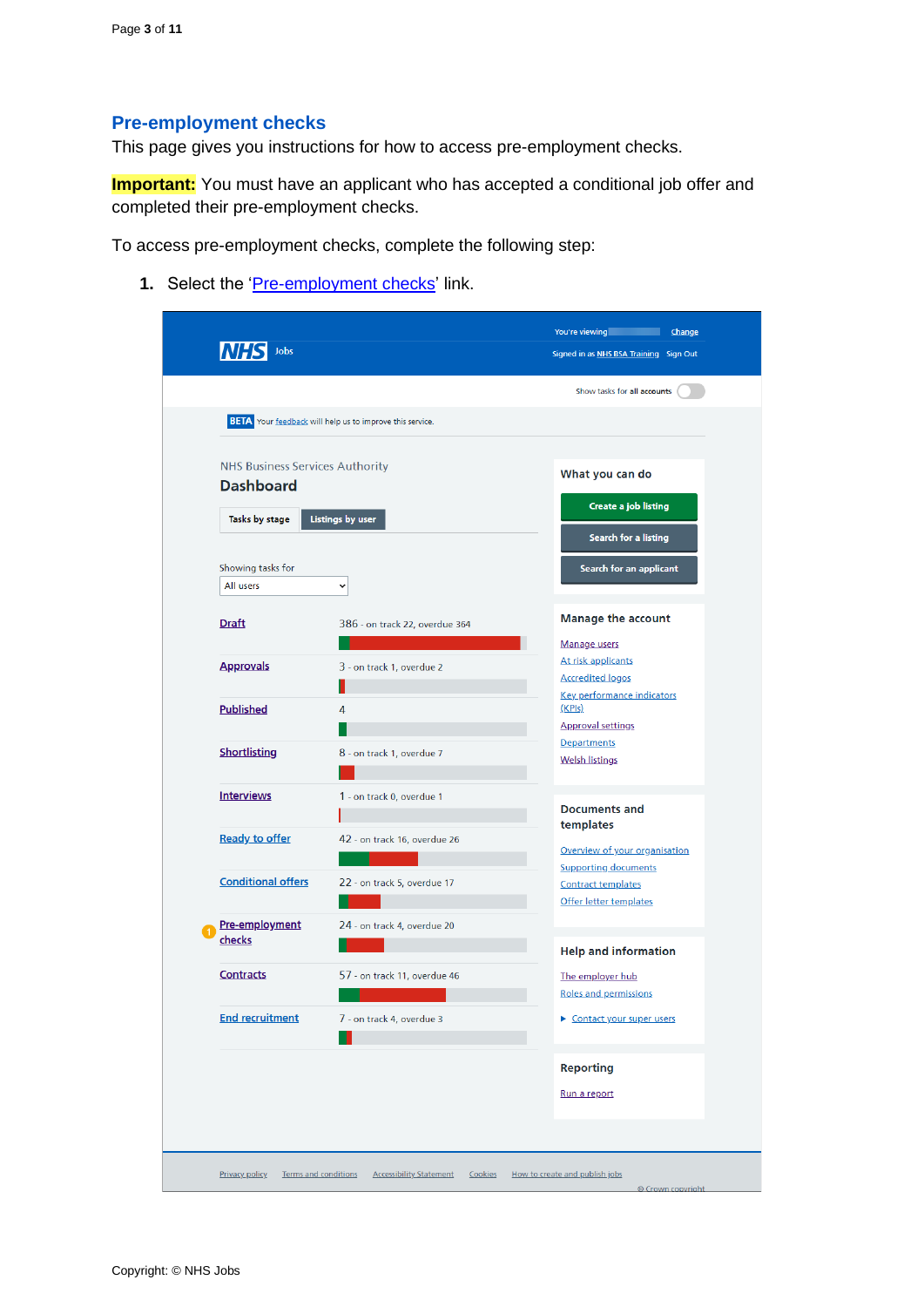#### <span id="page-3-0"></span>**Applicant's pre-employment checks**

This page gives you instructions for how to find the applicant and start their pre-employment checks.

**Important:** In this example, the **Outstanding checks** section shows the 'References' check is outstanding.

Find the applicant and complete the following steps:

- **1.** Select the 'Applicant' link to view the applicant's details (optional).
- **2.** Select the 'Job title' link to view the job details (optional).
- **3.** Select the ['View checks or withdraw offer'](#page-4-0) link.

|                                                                                                                                                       | Jobs                                                                                                                                               |                                                   |                                                                                                                                                                                                                       | You're viewing NHS BSA Training<br>Change<br>Signed in as Liam M1 Sign Out |  |
|-------------------------------------------------------------------------------------------------------------------------------------------------------|----------------------------------------------------------------------------------------------------------------------------------------------------|---------------------------------------------------|-----------------------------------------------------------------------------------------------------------------------------------------------------------------------------------------------------------------------|----------------------------------------------------------------------------|--|
|                                                                                                                                                       |                                                                                                                                                    |                                                   |                                                                                                                                                                                                                       | Show tasks for all accounts                                                |  |
| < Go back<br><b>NHS BSA Training</b><br>Showing tasks for<br>All users<br>Pre-employment checks<br><b>Applicant</b><br>Liam MA<br>AR-210128-<br>00006 | BETA Your feedback will help us to improve this service.<br>Pre-employment checks<br>v<br>Job title<br><b>Learning Consultant</b><br>T2020-21-4641 | <b>Deadline</b><br>01 Apr 2022<br><b>ON TRACK</b> | <b>Outstanding checks</b><br>References<br>Home address<br><b>Identity check</b><br>Right to work in the UK<br>Qualifications<br>Professional registrations<br><b>DBS</b><br><b>HPANs</b><br><b>Health assessment</b> | What needs doing next<br>View checks or withdraw<br>offer                  |  |
| Privacy policy                                                                                                                                        | Terms and conditions                                                                                                                               | <b>Accessibility Statement</b>                    | Cookies<br>How to create and publish jobs                                                                                                                                                                             | © Crown copyright                                                          |  |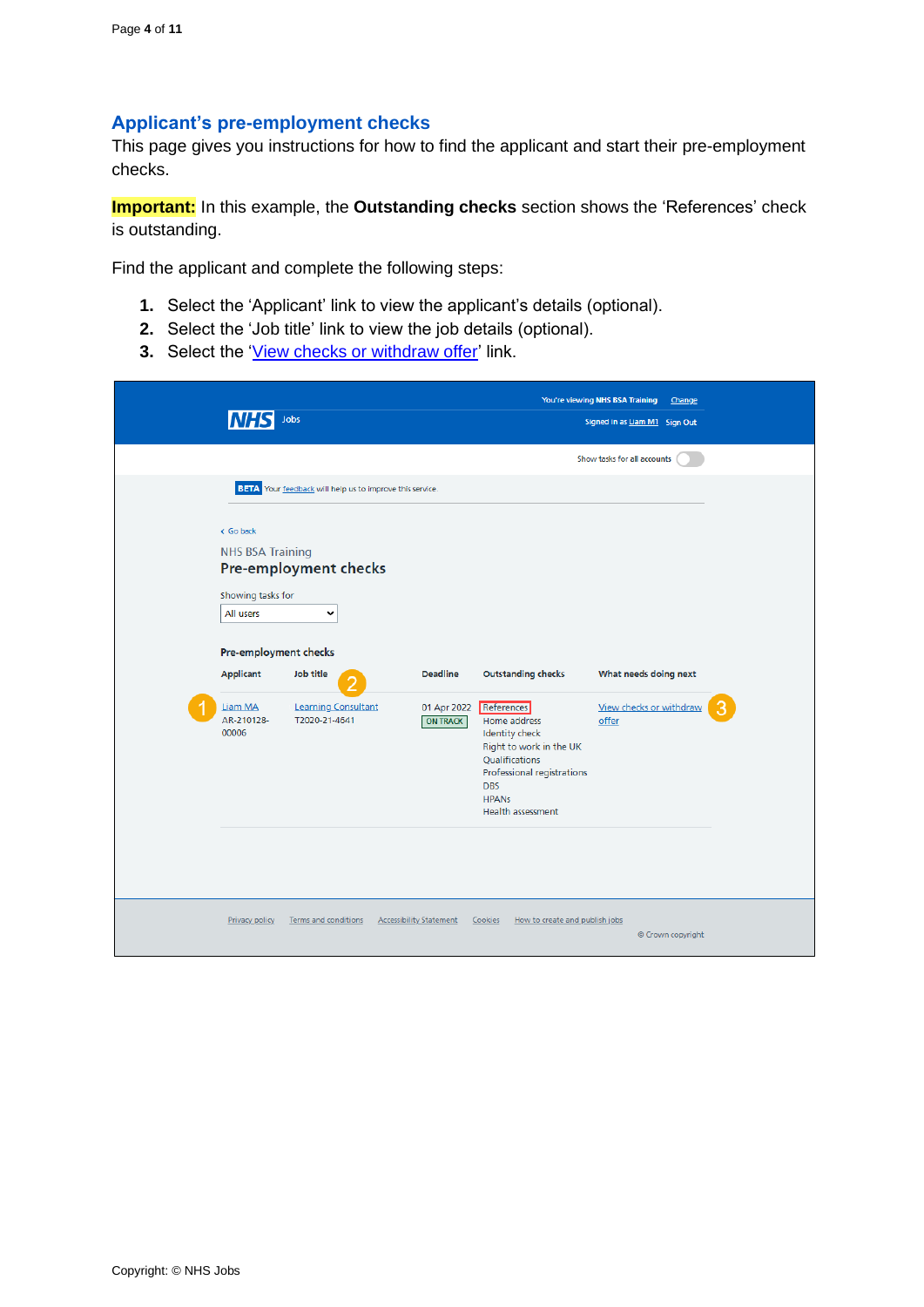#### <span id="page-4-0"></span>**Check pre-employment checklist or withdraw offer**

This page gives you instructions for how to confirm if you want to check the pre-employment checklist or withdraw the job offer.

To confirm if you want to check the pre-employment checklist or withdraw the job offer, complete the following steps:

- **1.** Select an answer:
	- ['Check pre-employment checklist'](#page-5-0)
	- 'Withdraw offer'
- **2.** Select the 'Continue' button.

| Jobs<br><b>INHS</b>                                                                                                                                            | You're viewing NHS BSA Training<br>Change<br>Signed in as Liam M1 Sign Out |
|----------------------------------------------------------------------------------------------------------------------------------------------------------------|----------------------------------------------------------------------------|
| BETA Your feedback will help us to improve this service.<br>< Go back<br>Pre-employment checks<br>The conditional offer has been accepted by<br><b>Liam MA</b> |                                                                            |
| Would you like to<br>Check pre-employment checklist<br>$\blacktriangleleft$<br>Withdraw offer                                                                  |                                                                            |
| Continue                                                                                                                                                       |                                                                            |
| <b>Terms and conditions</b><br><b>Accessibility Statement</b><br>Privacy policy<br>Cookies                                                                     | How to create and publish jobs<br>© Crown copyright                        |

If you've withdrawn the applicant's job offer, you've reached the end of this user guide.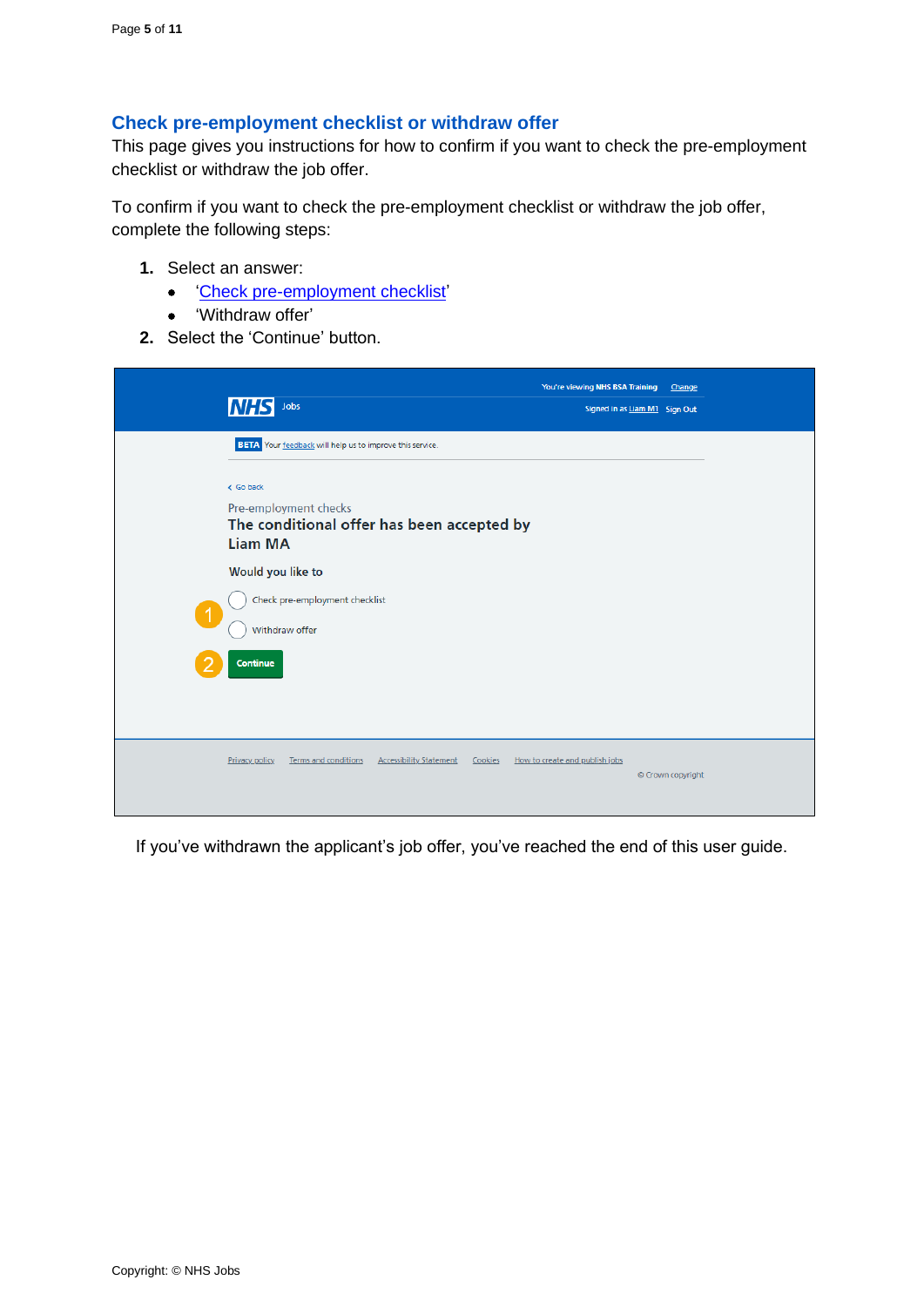#### <span id="page-5-0"></span>**References**

This page gives you instructions for how to confirm a reference check.

**Important:** In this example, the status is '**NOT STARTED**' as you haven't confirmed if the applicant requires a reference check.

To confirm a reference check, complete the following step:

**1.** Select the '**References'** link.

| You're viewing NHS Training and Support<br>Change<br><b>Jobs</b><br>Signed in as Liam M1 Sign Out                                           |  |
|---------------------------------------------------------------------------------------------------------------------------------------------|--|
| <b>BETA</b> Your feedback will help us to improve this service.                                                                             |  |
| < Go back                                                                                                                                   |  |
| Pre-employment checklist for wayne Liddle                                                                                                   |  |
| The applicant accepted your conditional job offer.<br>They now need to give pre-employment information before they can start their new job. |  |
| <b>References</b>                                                                                                                           |  |
| References<br><b>NOT STARTED</b>                                                                                                            |  |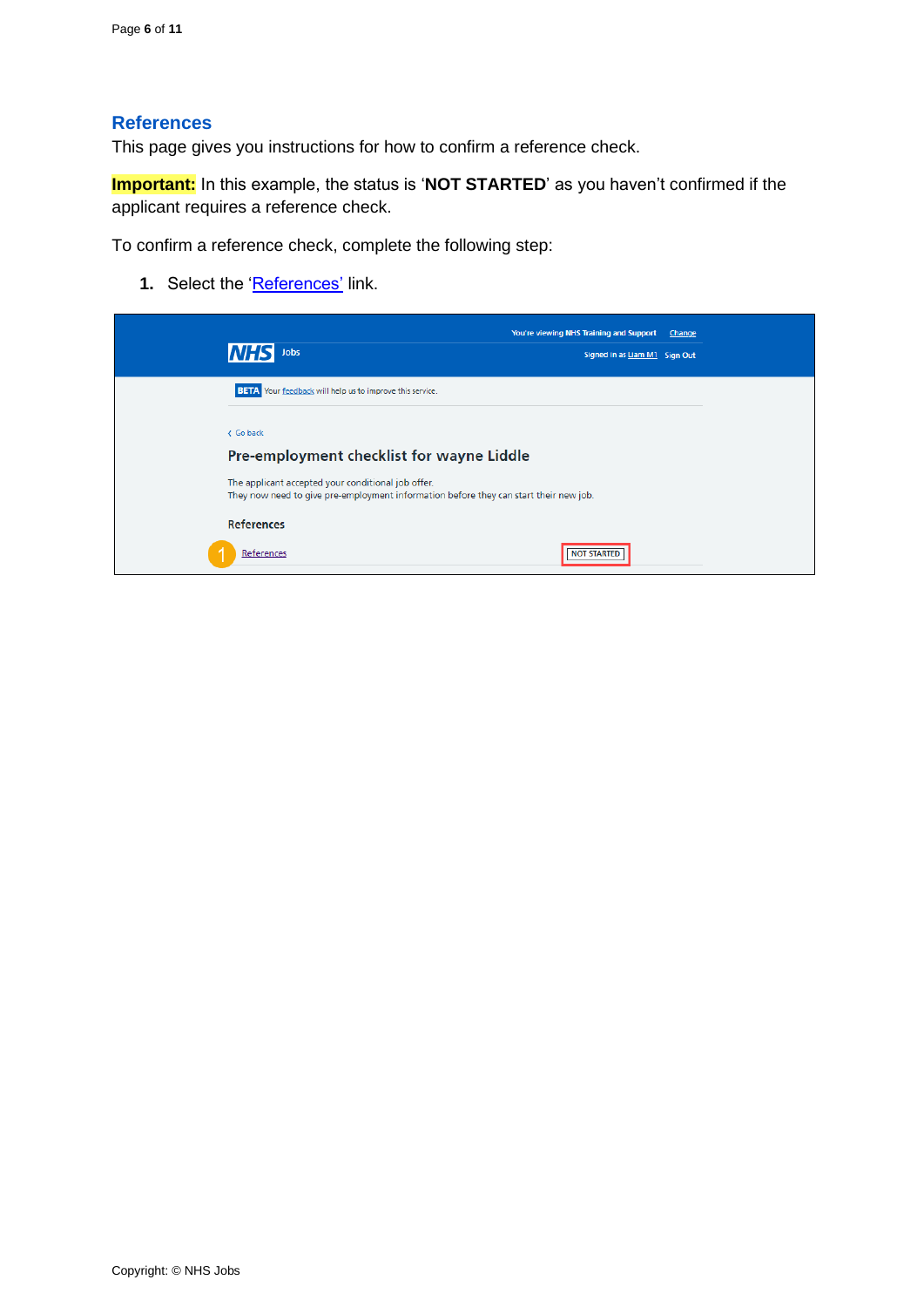### <span id="page-6-0"></span>**Does the applicant need a reference check?**

This page gives you instructions for how to confirm if the applicant needs a reference check.

To confirm if the applicant needs a reference check, complete the following step:

- **1.** Select an answer:
	- 'Yes'
	- ['No'](#page-7-0)
- **2.** Select the 'Save and continue' button.

| INH            | Jobs                                                            | You're viewing NHS Training and Support   | Change<br>Signed in as Liam M1 Sign Out |
|----------------|-----------------------------------------------------------------|-------------------------------------------|-----------------------------------------|
|                | <b>BETA</b> Your feedback will help us to improve this service. |                                           |                                         |
| < Go back      |                                                                 |                                           |                                         |
| References     | Does wayne Liddle need a reference check?                       |                                           |                                         |
| Yes            | <b>No</b>                                                       |                                           |                                         |
|                | <b>Save and continue</b>                                        |                                           |                                         |
| Privacy policy | <b>Accessibility Statement</b><br>Terms and conditions          | How to create and publish jobs<br>Cookies | © Crown copyright                       |

**Tip:** If a reference is needed, go to the '**How to complete a referee check in NHS Jobs**' user guide or video from the 'Pre-employment checks' section of the 'Help and support for [employers'](https://www.nhsbsa.nhs.uk/new-nhs-jobs-service/help-and-support-employers) webpage.

If you've confirmed the applicant needs a reference, you've reached the end of this suer guide.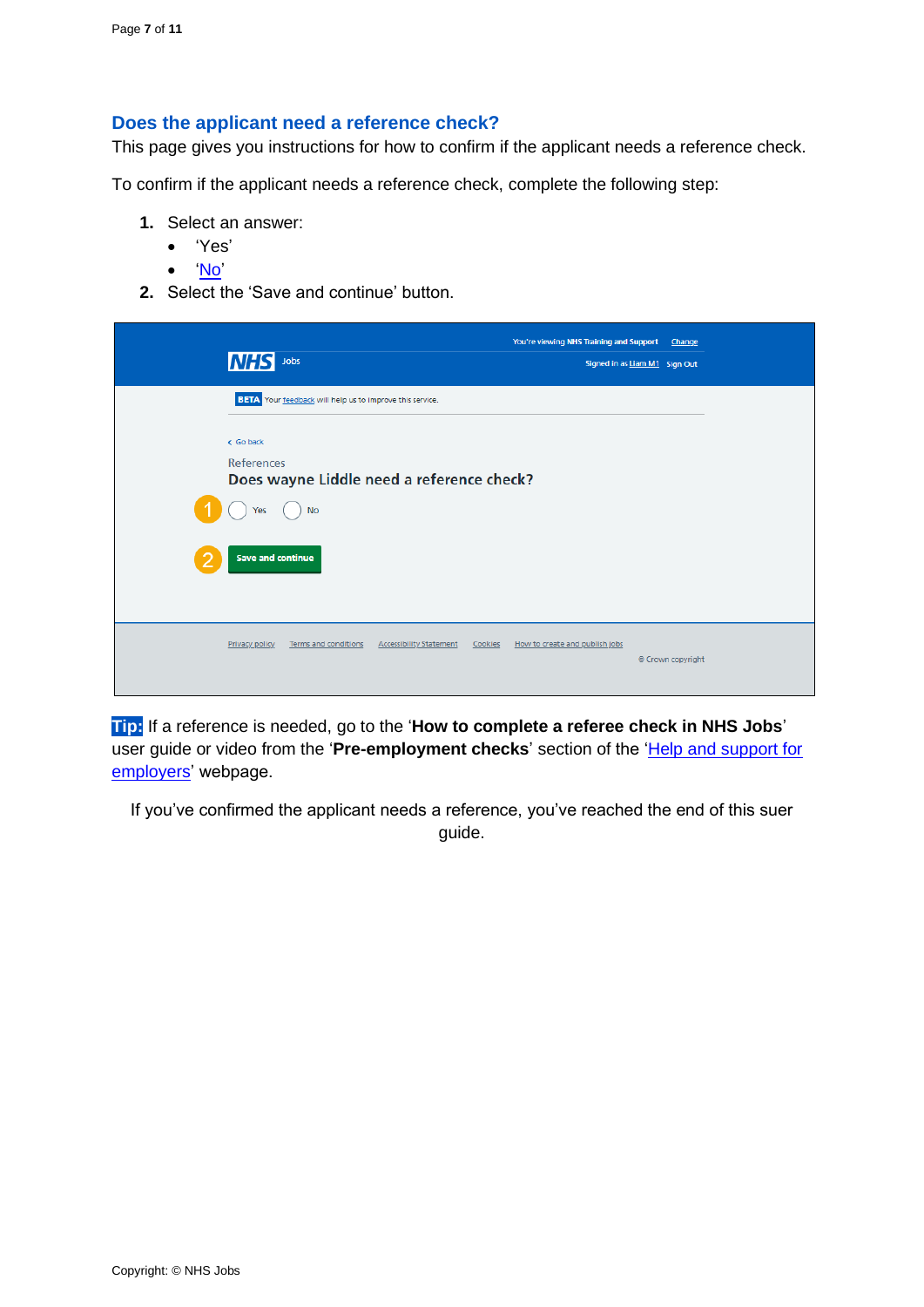#### <span id="page-7-0"></span>**Confirm the applicant doesn't need a reference check**

This page gives you instructions for how to confirm the applicant doesn't need a reference check.

**Important:** You'll only see this page if the applicant doesn't need a reference check.

To confirm the applicant doesn't need a reference check, complete the following step:

- **1.** Select the' [Change'](#page-6-0) link (optional).
- **2.** Select ['Add a note'](#page-8-0) link (optional).
- **3.** Select the ['Save and continue'](#page-10-0) button.

|   | <b>INHS</b><br>Jobs                                      |                                |         | You're viewing NHS Training and Support<br>Signed in as Liam M1 Sign Out | Change            |  |
|---|----------------------------------------------------------|--------------------------------|---------|--------------------------------------------------------------------------|-------------------|--|
|   | BETA Your feedback will help us to improve this service. |                                |         |                                                                          |                   |  |
|   | <b>References</b><br>wayne Liddle's references           |                                |         |                                                                          |                   |  |
|   | <b>References check needed</b><br><b>No</b>              |                                |         |                                                                          | Change            |  |
|   | Add a note                                               |                                |         |                                                                          |                   |  |
| 3 | <b>Save and continue</b>                                 |                                |         |                                                                          |                   |  |
|   | Return to pre-employment checklist                       |                                |         |                                                                          |                   |  |
|   | Terms and conditions<br>Privacy policy                   | <b>Accessibility Statement</b> | Cookies | How to create and publish jobs                                           |                   |  |
|   |                                                          |                                |         |                                                                          | © Crown copyright |  |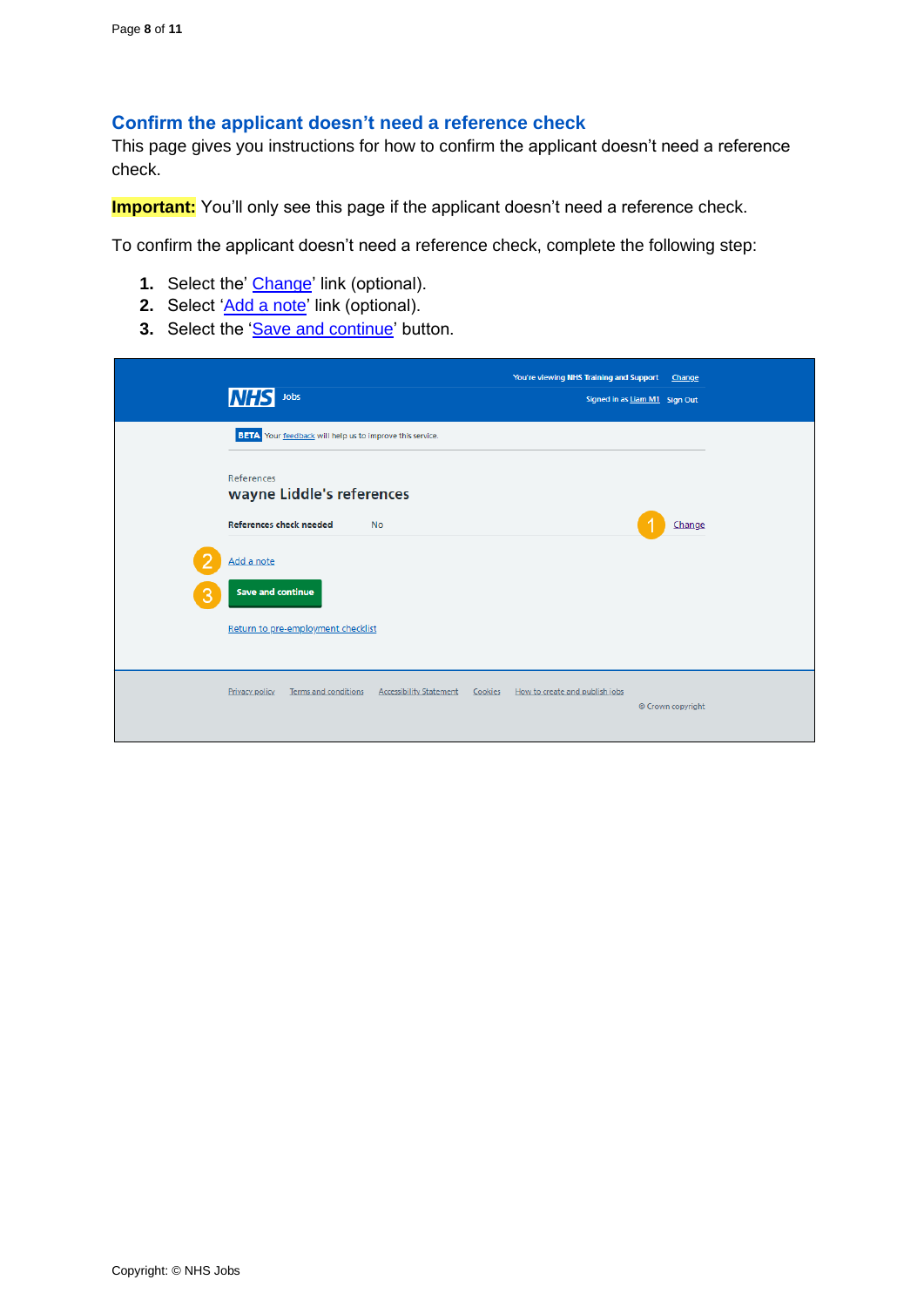### <span id="page-8-0"></span>**Add a note**

This page gives you instructions for how to add a note.

**Important:** You'll only see this page if you're adding a note about why the applicant doesn't need a reference.

To add note, complete the following step:

- **1.** In the **Subject** box, enter the details.
- **2.** In the **Detail** box, enter the details.
- **3.** Select the ['Continue'](#page-9-0) button.

|                | Jobs<br><b>NHS</b>                                              |                                           | You're viewing NHS Training and Support<br>Change<br>Signed in as Liam M1 Sign Out |  |
|----------------|-----------------------------------------------------------------|-------------------------------------------|------------------------------------------------------------------------------------|--|
|                | <b>BETA</b> Your feedback will help us to improve this service. |                                           |                                                                                    |  |
|                | < Go back<br>References<br>Add a note<br>Subject                |                                           |                                                                                    |  |
| Detail         |                                                                 |                                           |                                                                                    |  |
| $\overline{2}$ |                                                                 |                                           |                                                                                    |  |
| 3              | Continue                                                        |                                           |                                                                                    |  |
|                | <b>Privacy policy</b><br>Terms and conditions                   | <b>Accessibility Statement</b><br>Cookies | How to create and publish jobs<br>© Crown copyright                                |  |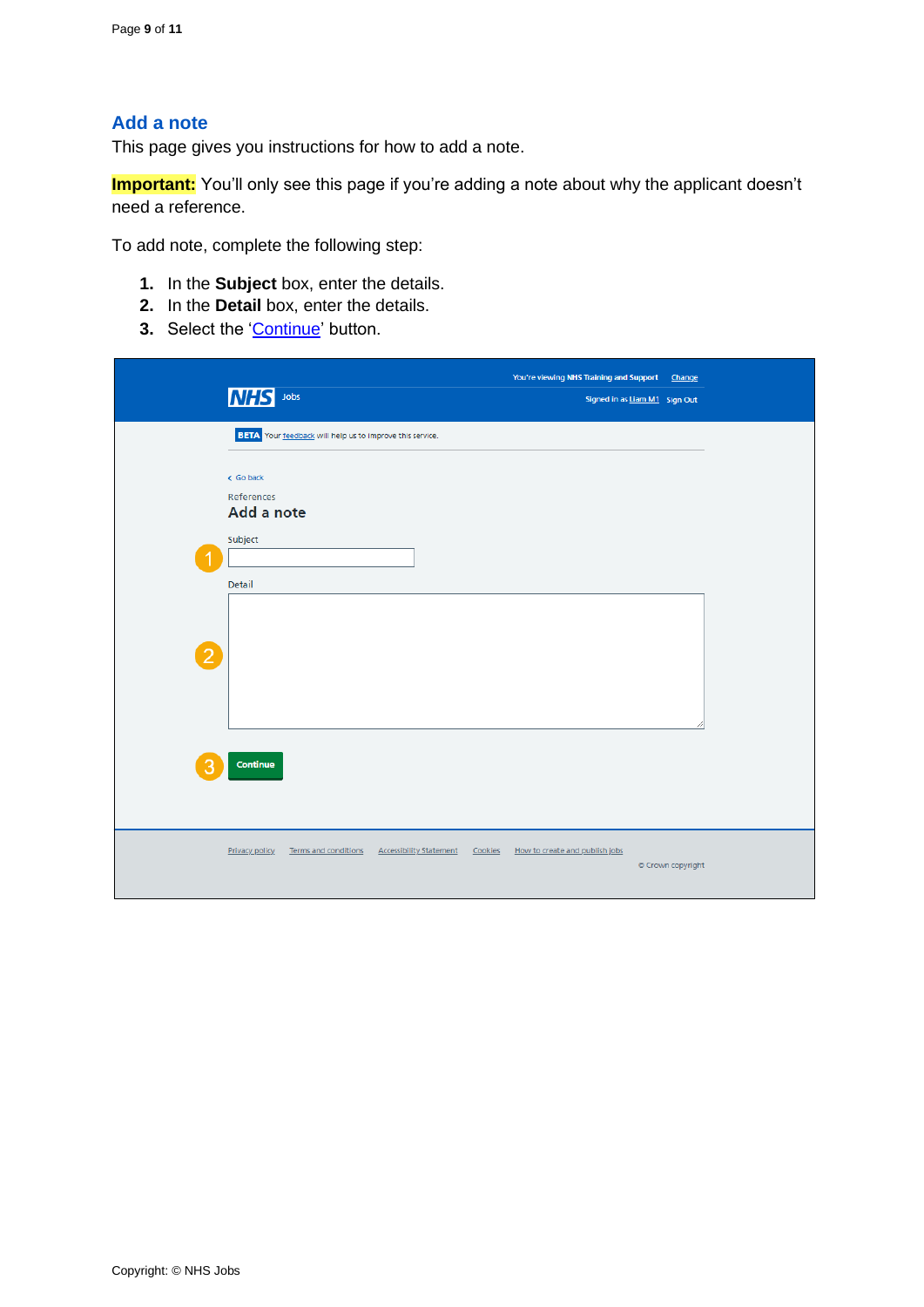## <span id="page-9-0"></span>**Check your note**

This page gives you instructions for how to check your note.

Once you've checked your note, complete the following step:

- **1.** Select the ['Change'](#page-6-0) link (optional).
- **2.** Select the ['Add another note'](#page-8-0) link (optional).
- **3.** Select the ['Save and continue'](#page-10-0) button.

| Jobs<br>INH                                                     |                                                                      |         | You're viewing NHS Training and Support | Signed in as Liam M1 Sign Out | Change            |  |
|-----------------------------------------------------------------|----------------------------------------------------------------------|---------|-----------------------------------------|-------------------------------|-------------------|--|
| <b>BETA</b> Your feedback will help us to improve this service. |                                                                      |         |                                         |                               |                   |  |
| <b>References</b><br>wayne Liddle's references                  |                                                                      |         |                                         |                               |                   |  |
| <b>References check needed</b>                                  | <b>No</b>                                                            |         |                                         |                               | Change            |  |
| Reference not required                                          | The applicant doesn't need a reference check as<br>they're internal. |         |                                         |                               |                   |  |
| Add another note                                                |                                                                      |         |                                         |                               |                   |  |
| <b>Save and continue</b>                                        |                                                                      |         |                                         |                               |                   |  |
| Return to pre-employment checklist                              |                                                                      |         |                                         |                               |                   |  |
|                                                                 |                                                                      |         |                                         |                               |                   |  |
| Privacy policy<br>Terms and conditions                          | <b>Accessibility Statement</b>                                       | Cookies | How to create and publish jobs          |                               | © Crown copyright |  |
|                                                                 |                                                                      |         |                                         |                               |                   |  |